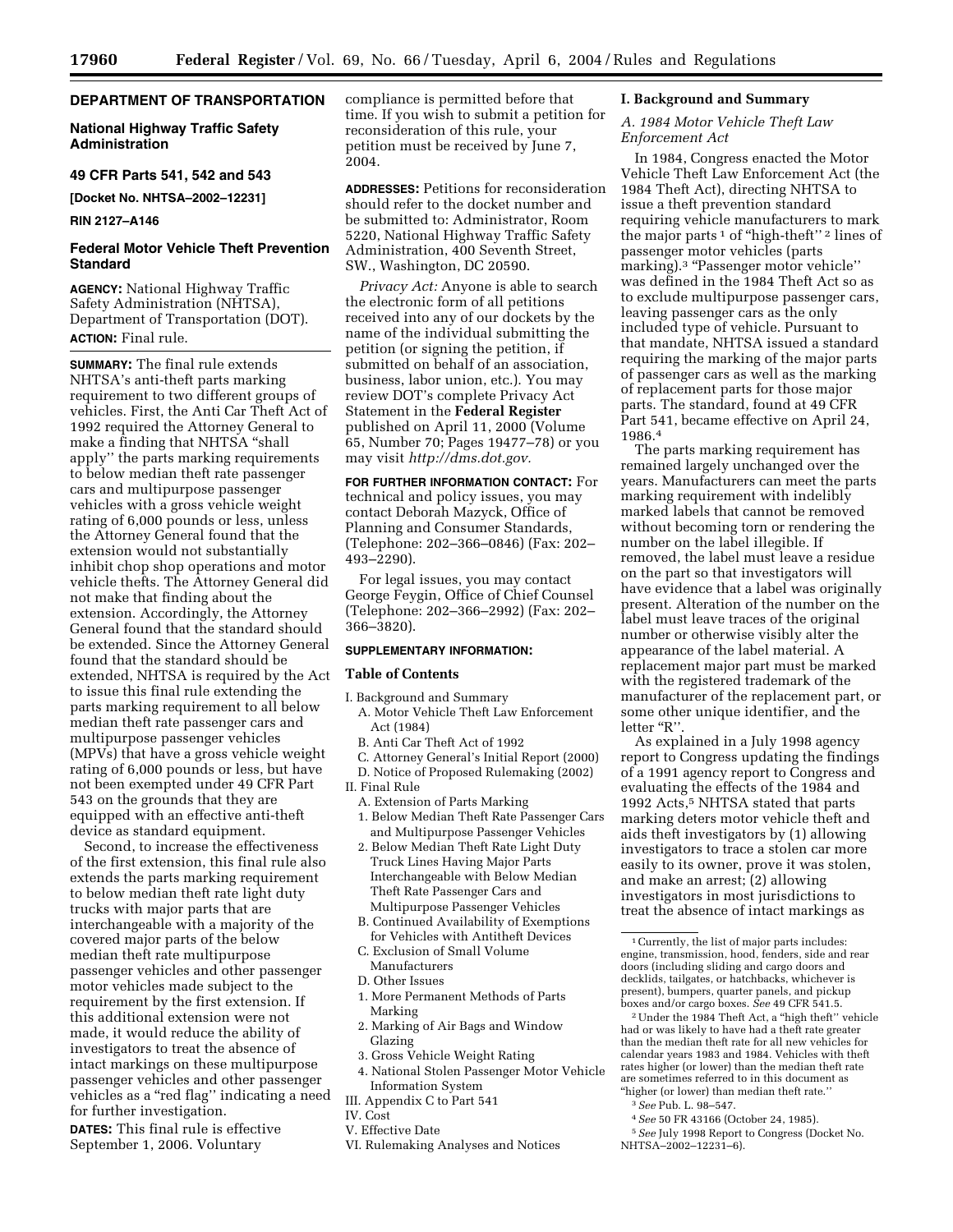a ''red flag'' indicating a need for further investigation; and (3) in those jurisdictions requiring inspections of restored cars before they can be retitled, assisting officers in identifying vehicles that have been reassembled using stolen parts. Additionally, the agency noted that parts marking provides a useful tool in prosecuting chop shop owners and dealers of stolen vehicles and parts. Facilitating the prosecution of thieves, operators of chop shops, and dealers in stolen parts is a significant deterrent to motor vehicle theft and the operation of chop shops.

The 1984 Theft Act authorized exemptions from the parts marking requirement for vehicle lines in which antitheft devices were installed as standard equipment. Manufacturers were allowed to obtain two new exemptions per model year through the 1996 model year. Beginning with the 1997 model year, manufacturers were allowed to obtain one new exemption per model year. The manufacturer must petition NHTSA to obtain an exemption. The agency grants the exemption if it determines that the devices are likely to be as effective in reducing and deterring motor vehicle theft as compliance with the parts marking requirements.6

# *B. Anti Car Theft Act of 1992*

As a result of a 1991 agency report to Congress and other information, Congress enacted the Anti Car Theft Act of 1992 (the 1992 Theft Act).7 The 1992 Theft Act expanded the application of the parts marking requirement by expanding the definition of ''passenger motor vehicle'' to include multipurpose passenger vehicles (MPVs) (*i.e.*, passenger vans and sport utility vehicles) and light duty trucks (LDTs) (*i.e.*, pickup trucks and cargo vans) with a gross vehicle weight rating (GVWR) of 6,000 pounds or less.8 This definitional change brought above median theft rate MPVs and LDTs with a GVWR of 6,000 pounds or less within the parts marking requirement. Additionally, the 1992 Theft Act also expanded the group of vehicles considered to be "high theft"<sup>9</sup> to include passenger motor vehicle lines that had or were likely to have theft rates below the median theft rate, but had major parts that were interchangeable with major parts of

above median theft rate vehicles.10 Finally, the 1992 Theft Act mandated that NHTSA apply the parts marking requirement to not more than 50% of the below median theft rate passenger vehicles (other than LDTs) that were not otherwise subject to that requirement.11 NHTSA implemented these amendments in a final rule that was published on December 13, 1994, and became effective on October 25, 1995.

In addition to making immediate changes in the application of the parts marking requirement, the 1992 Theft Act also required the Attorney General to conduct two separate reviews relating to parts marking and issue separate findings based on each review.

First, the 1992 Theft Act required the Attorney General to conduct an initial review of effectiveness and make a finding requiring that the Secretary of Transportation expand the parts marking requirement to all remaining lines of passenger motor vehicles (except LTDs), unless the Attorney General found instead that extending the requirement would not substantially inhibit chop shop operations and motor vehicle theft.12 In effect, Congress created a rebuttable presumption, *i.e.*, parts marking should be expanded unless the Attorney General was able to make a finding against the effectiveness of parts marking. As will be discussed in greater detail below, the Attorney General did not make such a finding. 13 Accordingly, the Attorney General concluded that the parts marking requirement should be expanded. As a result of this finding, and in accordance with the 1992 Theft Act, we issue this final rule.

Second, the 1992 Theft Act requires the Attorney General to conduct a longrange review of parts marking effectiveness.14 The Attorney General must make separate findings whether (a) parts marking has been effective in substantially inhibiting chop shop operations and motor vehicle theft,15 and (b) whether the anti-theft devices for which the agency has granted exemptions are an effective substitute for parts marking in inhibiting motor vehicle theft.16 If the Attorney General finds that the application of the parts marking requirement has not been effective, the agency must terminate the parts marking requirement. Only if the

13Attorney General's Initial Review of Effectiveness is entitled ''The Initial Report.'' *See*  Docket No. NHTSA–2002–12231–5.

Attorney General finds that the antitheft devices are an effective substitute can the agency continue to issue exemptions.

# *C. Attorney General's Initial Report (2000)*

On July 21, 2000, the Attorney General transmitted to the Secretary of Transportation a report containing the results of the initial review. In the report, the Attorney General noted that

Under the Act, the Secretary is required to apply the theft standard to the remaining motor vehicle lines:

unless the Attorney General finds \* \* \* that applying the [vehicle theft prevention standard] to the remaining lines of passenger motor vehicles (except light duty trucks) not covered by that standard would not substantially inhibit chop shop operations and motor vehicle thefts.

The Attorney General did not make such a finding. Accordingly, the Attorney General concluded that the parts marking requirement should be expanded as required by the 1992 Act, because she could not find that requiring motor vehicle manufacturers to mark major parts in all motor vehicle lines would not substantially inhibit chop shop operations and motor vehicle thefts:

I have determined that the available evidence warrants application of the vehicle theft prevention standard to the remaining motor vehicle lines. That is, the evidence does not support a finding that requiring motor vehicle manufacturers to mark major parts in all motor vehicle lines will not substantially inhibit chop shop operations and motor vehicle thefts.

Accordingly, the Attorney General instead concluded that the parts marking requirement should be expanded as required by the 1992 Act. Thus, in accordance with requirements of 1992 Theft Act, NHTSA was required to conduct a rulemaking proceeding extending the parts marking requirement.

# *D. Notice of Proposed Rulemaking (2002)*

Pursuant to the Initial Report, on June 26, 2002, NHTSA published a Notice of Proposed Rulemaking (NPRM) to extend the parts marking requirement to all passenger cars and MPVs with a GVWR of 6,000 pounds or less (67 FR 43075) [Docket No. NHTSA–2002–12231]. NHTSA also proposed to extend the requirement to LTDs with major parts that are interchangeable with a majority of the covered major parts of MPVs. In addition, NHTSA requested comments on (1) more permanent methods of parts marking and (2) marking air bags and window glazing.

<sup>6</sup>*See* 49 CFR Part 543.

<sup>7</sup>*See* Pub. L. 102–519. October 25, 1992, codified in 49 U.S.C. Chapter 331. *Theft Prevention.* 

<sup>8</sup>*See* 49 U.S.C. 33101(10).

<sup>9</sup>Under the 1992 Theft Act, a ''high theft'' vehicle has or is likely to have a theft rate greater than the median theft rate for all new vehicles in the 2-year period covering calendar years 1990 and 1991. *See*  49 U.S.C. 33104(a)(1).

<sup>10</sup>*See* 49 U.S.C. 33104(a)(1)(C).

<sup>11</sup>*See* 49 U.S.C. 33103(a).

<sup>12</sup>*See* 49 U.S.C. 33103(c).

<sup>14</sup>*See* 49 U.S.C. 33103(d)(1).

<sup>15</sup>*See* 49 U.S.C. 33103(d)(1)(A).

<sup>16</sup>*See* 49 U.S.C. 33103(d)(1)(B).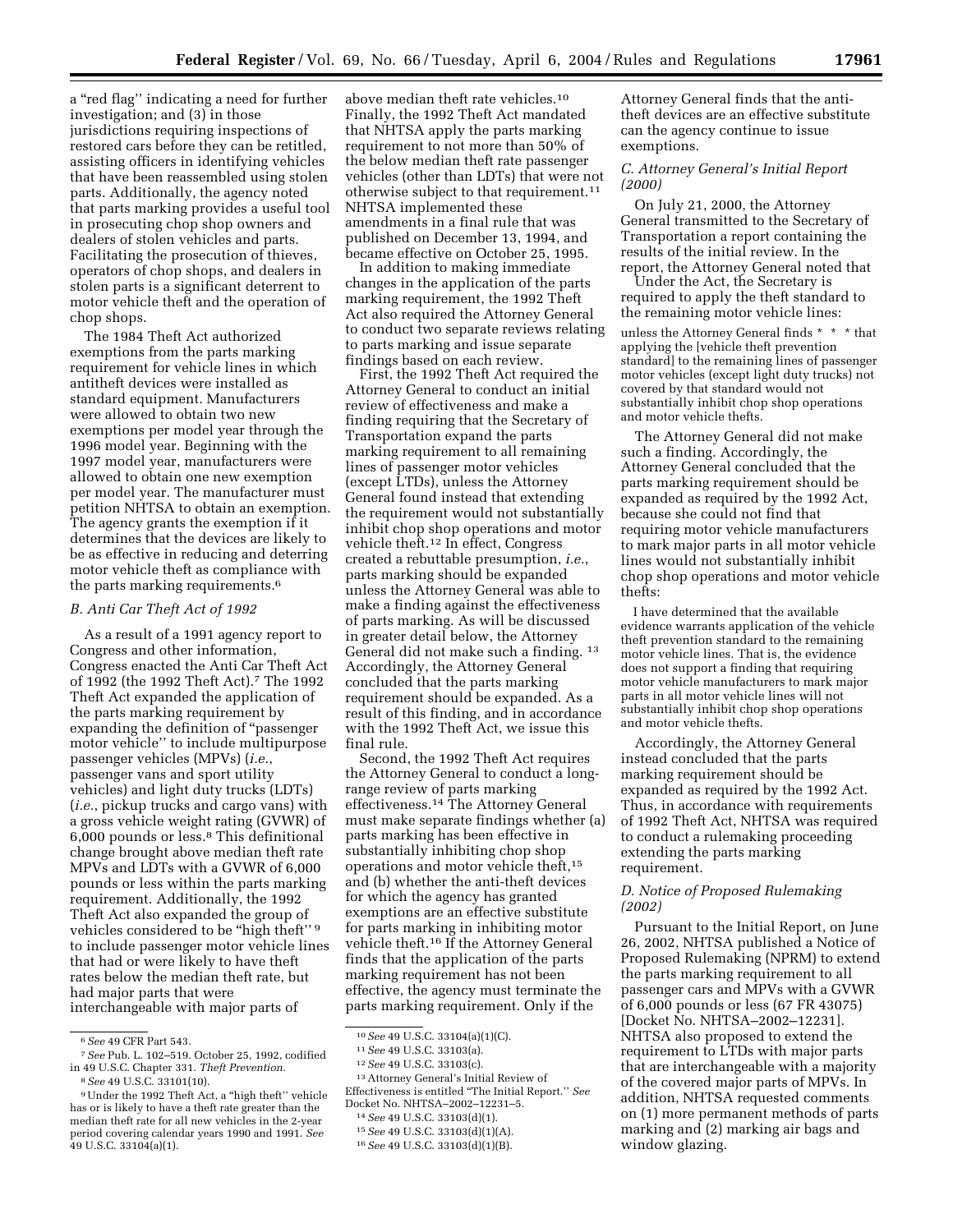NHTSA received 17 comments on the NPRM from automobile manufacturers and their trade associations, a trade association for automobile dealers, the insurance industry, law enforcement agencies, automobile parts manufacturers and special interest groups. Some comments supported the agency's proposal to expand the parts marking requirement, while other opposed it. In preparing its responses to the various comments questioning the Attorney General's Initial Report and finding, NHTSA informally consulted with officials at the U.S. Department of Justice, advising them of those comments and providing them with a draft of this notice.

After reviewing the comments, and in accordance with requirements of the 1992 Theft Act, NHTSA is extending the parts marking requirement to all lower than median theft rate passenger cars and multipurpose passenger vehicles with a GVWR of 6,000 pounds or less. The agency is also extending the requirement to light duty trucks with major parts that are interchangeable with a majority of the covered major parts of multipurpose passenger vehicles. At this time, NHTSA is not planning to propose requiring a more permanent method of parts marking. It is also not planning to seek authority to add air bags and glazing to the list of parts that must be marked.

### **II. Final Rule**

### *A. Extension of Parts Marking*

1. Below Median Theft Rate Theft Passenger Cars and Multipurpose Passenger Vehicles

A number of commenters from the automobile industry, including manufacturers and trade associations, collaterally challenged the Attorney General's initial report to DOT, arguing that the parts marking requirement should not be extended because the report does not conclusively prove the effectiveness of parts marking or that the basis for the report is inadequate. Specifically, Association of International Automobile Manufacturers (AIAM) commented that the Attorney General's finding does not conclusively demonstrate that expansion of parts marking requirements will be effective in reducing motor vehicle theft and chop shop operations.17 In contrast,

special interest and law enforcement groups supported parts marking as an effective deterrent to chop shop operations.

The automobile industry criticisms of the Attorney General's finding appear to be based on an incorrect understanding of the 1992 Theft Act. The 1992 Theft Act did not premise the extension of the parts marking requirement upon the Attorney General's issuance of a report proving the effectiveness of parts marking. Instead, Congress mandated that NHTSA extend parts marking *unless* the Attorney General found that parts marking is not effective. While the mandate renders the criticisms of the Attorney General's initial report essentially inapposite for the purposes of this final rule, we note that the Attorney General's report did, in fact, reflect consideration of all of the factors (*e.g.*, additional costs, effectiveness, competition, and available alternative factors) specified by the 1992 Theft Act. *See* 49 U.S.C. 33103(c). The details of the criticisms of the report are discussed below.

In its comments, Volkswagen (VW) alleged that the Attorney General's finding was "based to a great extent on anecdotal input from a few law enforcement organizations.'' This is an inaccurate characterization of the basis for the Attorney General's finding. In preparing the July 2000 initial report, the Attorney General relied on a crosssectional time series analysis of auto theft data, and a law enforcement personnel survey, both prepared by Abt Associates. The Abt Associates report, along with information generated from public comments on the effectiveness of parts marking, resulted in determination that parts marking is a cost effective method of reducing auto theft. As to the law enforcement survey, the Attorney General found that it ''supports the expansion of parts marking.''

All but one of the 47 investigators surveyed by Abt Associates believed that auto parts marking should be extended to all automobile lines and to all types of noncommercial vehicles, especially to pickup trucks. The majority of the investigators surveyed indicated that marking vehicle parts aids in identifying and arresting those involved in trafficking in stolen vehicles and stolen parts. Specifically, 75 percent of the auto theft investigators from big cities surveyed felt that parts marking is useful or very useful in arresting chop shop owners and operators and those who deal in stolen vehicles.

Investigators identified four ways in which the marking of auto parts provides assistance.

The agency believes that the data sufficiently support the conclusion that the ''evidence does not support a finding that requiring motor vehicle manufacturers to mark major parts in all motor vehicle lines will not substantially inhibit chop shop operations and motor vehicle thefts.'' Abt Associates utilized all available information to prepare the DOJ report on the effectiveness of expanding the auto parts marking.

In its first comment, DaimlerChrysler suggested that the Attorney General's findings did not adequately consider the statutory factors in 49 U.S.C. 33103 (c). In response to this comment, we note that the Attorney General considered the factors of cost, effectiveness, competition, and available alternative factors, as required by 49 U.S.C. 33103 (c). Specifically, Attorney General noted that NHTSA had found that estimated costs of parts marking is substantially less than the statutory limit of \$24.86 (in 2000 dollars) per vehicle and that the cost for even small manufacturers was less than the statutory limit. With respect to effectiveness, the Attorney General noted that the theft ''investigators identified the lack of permanence as the most significant obstacle to increasing the effective use of markings' and urged ''DOT to require permanent, non-removable markings.'' After evaluating the effect on competition, the Attorney General found that extending the parts marking requirement would not harm competition. In evaluating available alternative factors, the Attorney General considered the availability of alternative methods of reducing theft. She concluded that anti-theft devices best serve their purpose when they are used in conjunction with parts marking, and not as a substitute for parts marking.

On February 13, 2003, DaimlerChrysler (DC) submitted additional comments.18 In those comments, DC suggested that NHTSA refrain from issuing a final rule because it believed that NHTSA had not yet received from DOJ ''all the information supporting'' Attorney General's finding on parts marking effectiveness, as required by 49 U.S.C. 33103(c). The Attorney General's Report included a summary of a comment from Volvo Cars of North America (Volvo). DC states that it was unable to obtain a copy of the Volvo comment from DOJ and that the document did not appear to exist.

We have received the full record from the Attorney General, including the letter submitted by Volvo. The letter submitted by Volvo was placed in the

<sup>17</sup>*See* Docket No. NHTSA–2002–12231–13. See also National Automobile Dealer's Association (NADA) comment. NADA commented that the Attorney General's finding has not proven parts marking to be effective, but also conceded that the standard's questionable effectiveness might partially be due to its underutilization by the

insurance industry and by law enforcement. (Docket No. NHTSA–2002–12231–17). 18 Docket No. NHTSA–2002–12231–30.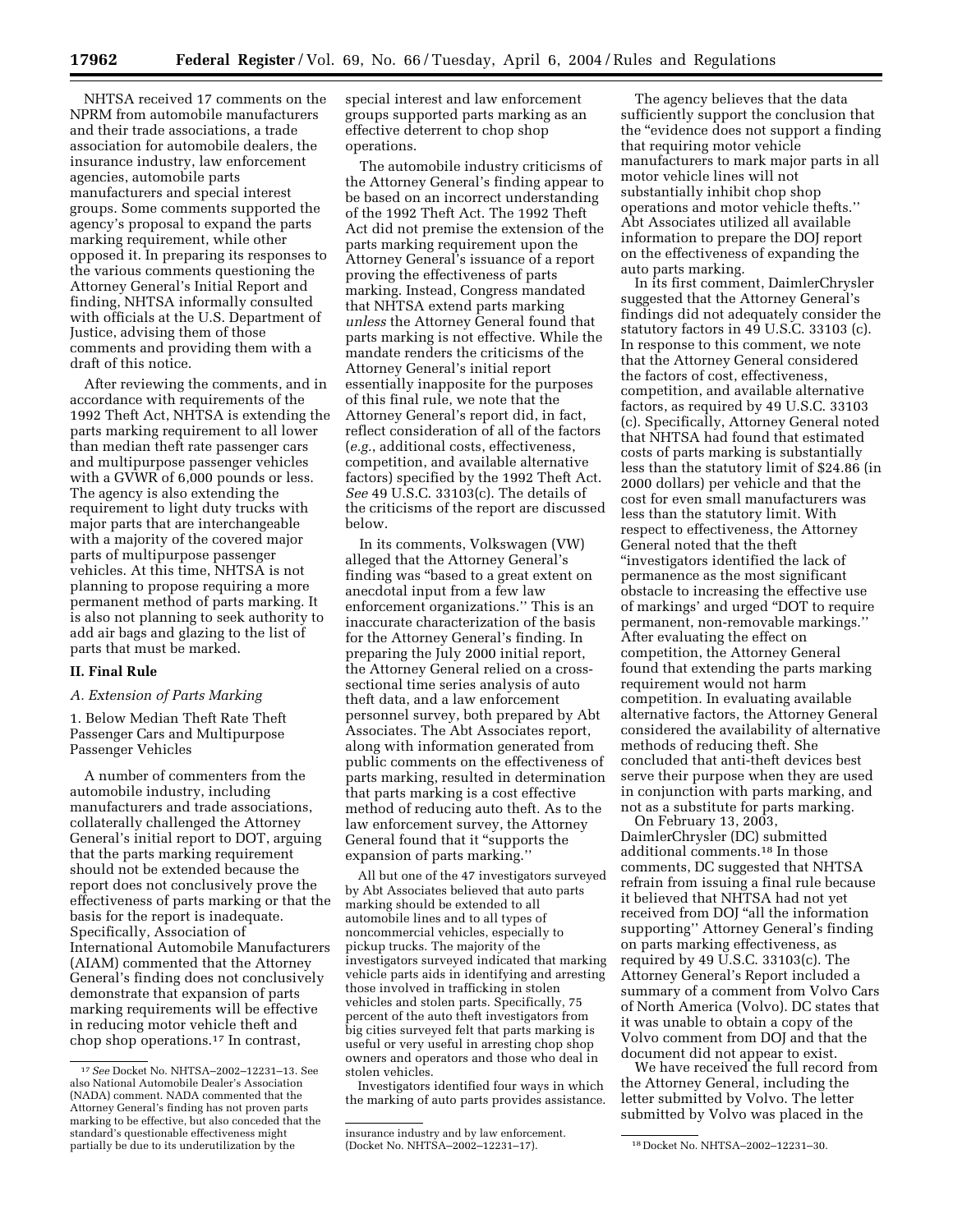docket on November 6, 2003.19 In its comments about the Volvo submission to the Attorney General, DaimlerChrysler stated that the Attorney

General's report is inconclusive because Volvo has commented ''insurance data supports no marking for low theft cars with anti-theft devices.'' We note that Volvo did not present any insurance data that would indicate that parts marking would not substantially inhibit chop shop operations. Instead, Volvo simply presented evidence showing that certain vehicles equipped with antitheft devices have lower-than average theft rate. These data do not in any way support a finding that expanded parts marking would not substantially inhibit chop shop operations.

DaimlerChrysler and the Alliance of Automobile Manufacturers suggested that they were denied a complete, meaningful opportunity to comment on NHTSA's proposal because the public comments submitted in response to the Department of Justice's September 11, 1998 request for comments (63 FR 48758) in connection with its initial review were not available in NHTSA's docket during the comment period. We disagree. As noted above, the statutory mandate to extend the parts marking requirement based on the Attorney General's findings renders the criticisms of the Attorney General's initial report essentially inapposite for the purposes of this final rule. Likewise, the mandate renders the record on which the Attorney General based her report inapposite for the purposes of this final rule. The 1992 Act does not contemplate that this agency should base its decision in this rulemaking on the record compiled by the Attorney General.

Ford asserted that the Attorney General did not separately consider the effectiveness of passive anti-theft systems.20 As previously discussed, the Attorney General considered anti-theft systems as an alternative to parts marking and concluded that anti-theft devices should be used in conjunction with parts marking, as opposed to as a replacement of parts marking. We note that 49 U.S.C. 33103 (c) did not require that the Attorney General to find a single most effective anti-theft device. Instead, the inquiry was limited to whether available information indicated that expanded parts marking requirement would not substantially inhibit chop shop operations. The fact that a passive anti-theft device could also act to inhibit chop-shop operations does not release NHTSA from a legal obligation to extend the parts marking

requirement based on Attorney General's findings.

As stated above, the 1992 Theft Act requires NHTSA to extend the parts marking requirements, unless the Attorney General finds in his Initial Report on parts marking effectiveness that such a requirement would not substantially inhibit chop shop operations and motor vehicle thefts. Since the Attorney General did not make that finding, NHTSA must complete a rulemaking to extend the standard. In its comment, Advocates for Highway and Auto Safety emphasized this point by stating that: "the Secretary of Transportation, and by delegation NHTSA, has no legal option other than to expand parts marking requirement \*\*\* '' and ''In light of the Attorney General's conclusion that vehicle parts marking is an effective deterrent to auto theft, the agency is statutorily required to extend the scope of the Theft Prevention Standard \* \* \*.'' 21

2. Below Median Theft Rate Light Duty Truck Lines Having Major Parts Interchangeable With Below Median Theft Rate Passenger Cars and Multipurpose Passenger Vehicles

The 1992 Theft Act mandated the extension of the parts marking requirement to above median theft rate MPVs and LDTs, to below median theft rate MPVs and LDTs that have major parts that are interchangeable with the major parts of above median theft rate vehicles, and to the below median theft rate MPVs covered by this final rule. However, the Act did not mandate the extension of the requirement to other below median theft rate LDTs.

Extension of parts marking to below median theft rate MPVs, but not to below median theft rate LDTs, would have created a situation in which the major parts of below median theft rate MPVs would be marked, while below median theft rate LDTs that share major parts with these same MPVs would not be subject to parts marking requirements. Failure to apply the parts marking requirement to these below median theft rate LDTs would create a supply of legally unmarked parts interchangeable with the marked parts of the below median theft rate MPVs. This could confuse law enforcement personnel and hinder effective prosecution of chop shop operators. This is because it would have been difficult or even impossible to draw, with any confidence, inferences from

the absence of a mark on a major part on a below median theft rate MPV. Such a part might have been one that originally been required to be marked, but had its marking removed because the part came from a stolen vehicle. But such a part also might have come from a below median theft rate vehicle whose parts were not required to be marked. In order to remedy this potential problem, we proposed that below median theft rate LDTs that have major parts interchangeable with below median theft rate MPVs would be subject to parts marking requirements.

We received a single comment on this proposal. In its comments, NADA questioned NHTSA's statutory authority for adopting this proposal. Nevertheless, NADA did not oppose the concept.

As noted above, below median theft rate LDTs were not included in the mandate for extension of the parts marking requirement.22 Because below median theft rate LDTs not otherwise subject to parts marking requirement may have major parts that are interchangeable with MPVs that are subject to parts marking requirement, we find it necessary to use our implied discretionary authority to require that both types of vehicles with interchangeable parts be parts marked. Congress addressed the issue of whether to make a general extension of parts marking to all remaining vehicles. It decided to mandate extending parts marking generally to remaining cars and MPVs, but not to mandate its extension generally to remaining LDTs. However, it did not address the narrower and more focused issue of whether supplementary action involving some of the remaining LDTs was necessary to make that extension to remaining cars and MPVs effective. Congress has already made the judgment that coverage of vehicles with interchangeable parts is necessary and appropriate to making parts marking effective for vehicles with theft rates above the median. We believe that a similar judgment is warranted here.

Under 49 U.S.C. 33104(2), below median theft rate passenger motor vehicles (including MPVs and LDTs) cannot be subjected to parts marking based on interchangeability of parts if the below median theft rate vehicles account for more than 90 percent of total annual production of all lines of vehicles that may contain these interchangeable parts. This statutory exclusion applies to below median theft rate vehicles if they account for more than 90 percent of total annual production of all lines of vehicles

<sup>19</sup> Docket No. NHTSA–2002–12231–33.

<sup>20</sup> Docket No. NHTSA–2002–12231–21.

<sup>21</sup>*See* Docket No. NHTSA–2002–12231–23; see also comments by VW, acknowledging that NHTSA is obligated to expand parts marking based on Attorney General's finding (NHTSA–2002–12231–

<sup>&</sup>lt;sup>22</sup> See 49 U.S.C. 33103(b)(1).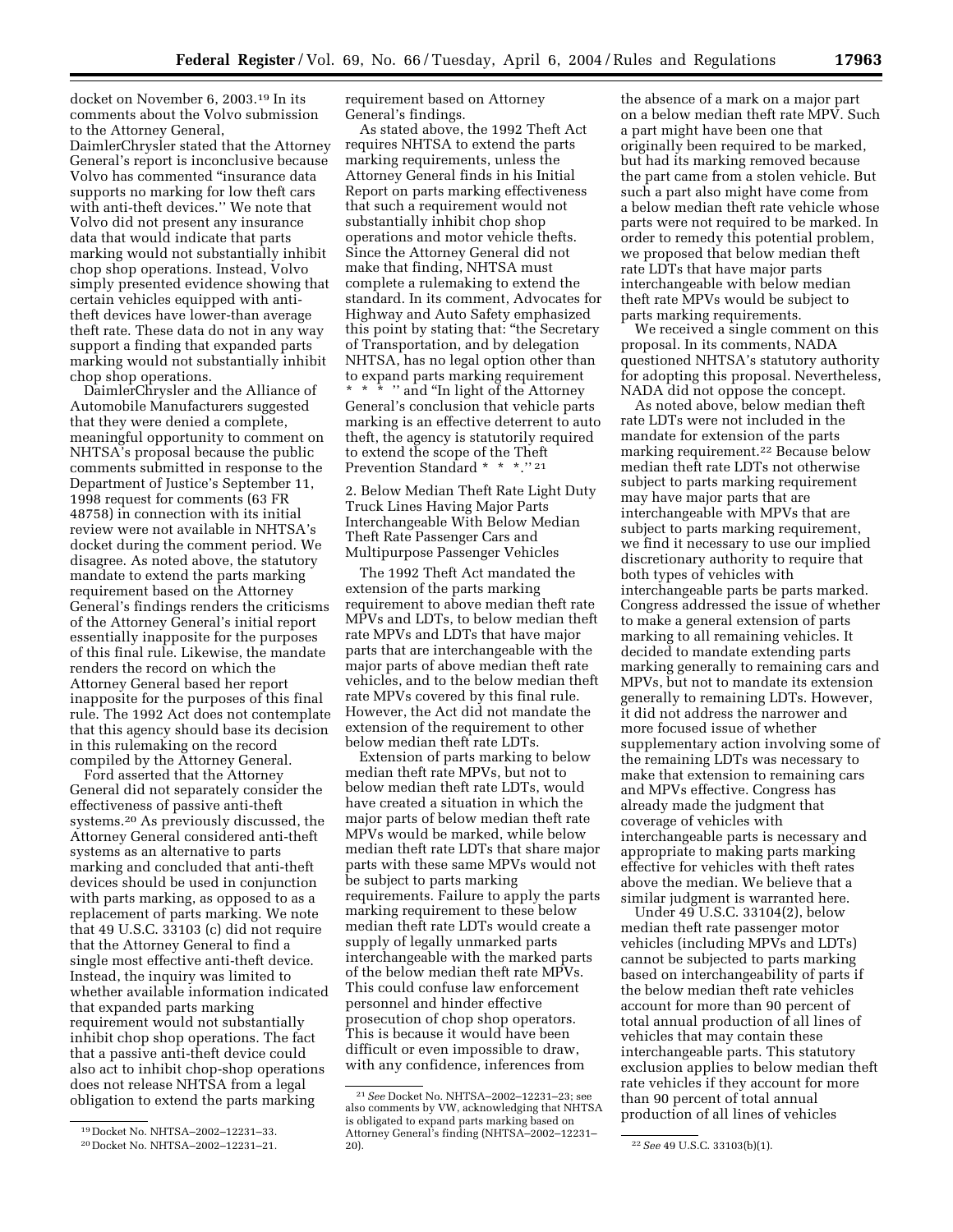containing interchangeable parts. For example, if a given below median theft rate LDT line would become subject to parts marking pursuant to this final rule because it shares major parts with an MPV line that is also subject to parts marking requirement, the LDT line would nevertheless be excluded if it accounted for more than 90 of total production of both lines.

NHTSA has also decided to extend parts marking to those below median theft rate LDTs that have major parts interchangeable with passenger cars. We believe that extending this requirement to passenger cars is consistent with the intent of both the 1992 Theft Act and the NPRM. NHTSA does not anticipate any additional burdens on the manufacturers as a result of this additional extension because we are unaware of any LDTs that have parts that are interchangeable with passenger motor vehicles other than MPVs. However, in the future, a manufacturer could produce an LDT with major parts interchangeable with a passenger motor vehicle other than an MPV. This additional requirement anticipates this possibility. As previously discussed, an LDT line that accounts for more than 90 percent of the total production of all lines containing parts interchangeable with the parts of that line would be excluded from this requirement.

As of the effective date of this final rule, manufacturers will have to report to NHTSA new and existing LTD lines with a majority of major parts interchangeable with passenger cars and MPVs pursuant to 49 CFR 542.2.

# *B. Continued Availability of Exemptions for Vehicles With Antitheft Devices*

Section 33106 of 49 U.S.C., Chapter 331, provides that vehicle manufacturers of a high-theft vehicle lines may petition NHTSA for an exemption from the parts-marking requirements, including this parts marking expansion pursuant to the Attorney General's initial report, based on availability of an anti-theft device. NHTSA may exempt a high theft vehicle line from the parts marking requirement if the manufacturer installs an antitheft device as standard equipment on the entire vehicle line for which it seeks an exemption, and NHTSA determines that the antitheft device is likely to be as effective in reducing and deterring motor vehicle theft as compliance with the part-marking requirements.

Manufacturers were permitted to receive up to two new exemptions per model year for model years 1988–1996. For model years 1997–2000, manufacturers were permitted only one new exemption per model year. After

model year 2000, the number of new exemptions is contingent on a finding by the Attorney General, which will be part of a long-range review of effectiveness, to be conducted after this final rule is published. As discussed in the NPRM, after consulting with DOJ, the agency decided it could continue granting one exemption per model year pending the results of the long-term review.

This final rule will not affect the granting of anti-theft device exemptions. Commenters indicated support for these exemptions. The Alliance of Automobile Manufacturers (Alliance) noted that, as currently drafted, Part 543 applies only to high-theft vehicles and suggested that NHTSA revise this language to allow exemptions for all vehicles subject to the parts marking requirement. The agency agrees with this suggestion and is making that change in this final rule. However, the agency emphasizes that manufacturers are still limited to one new exemption per model year.

# *C. Exclusion of Small Volume Manufacturers*

Currently, there are approximately four vehicle manufacturers that qualify as small businesses under the Small Business Administration's regulations. Because of their small sales volumes, these manufacturers' vehicles have not been subject to the theft prevention standard.<sup>23</sup> Extending the theft prevention standard to all passenger cars and MPVs would require these manufacturers to comply with the standard for the first time. In the NPRM, the agency noted that fixed costs associated with parts marking would be spread over a smaller number of vehicles for these manufacturers, resulting in higher per vehicle costs. The agency estimated that these fixed costs would cause the per vehicle costs to exceed the statutory limit for manufacturers making fewer than 373 vehicles each year for sale in the United States. Therefore, the agency proposed to exclude those manufacturers who make fewer than 500 vehicles for sale in the United States each year from the parts marking requirement.

The Alliance, AIAM, Ferrari and Lamborghini commented on the number of vehicles that defined a small volume manufacturer. Each of the commenters urged the agency to change the definition of a small volume manufacturer from those who make fewer than 500 vehicles for sale in the United States each year to those who make fewer than 5,000 vehicles for sale

in the United States each year. Lamborghini and the Alliance pointed out that the definition should be the same for all safety standards, as it is for the Environmental Protection Agency and California Air Resources Board emissions regulations. AIAM noted that due to the limited market for their replacement parts, these vehicles are unlikely targets of thieves who would sell parts off of the vehicle. Commenters were also divided on whether or not small volume manufacturers could comply with the parts marking requirement within the statutory cost limit.

Further analysis of data with respect to theft rates of vehicles produced by small volume manufacturers indicates that a very limited number of these vehicles are stolen. Model Year 2001 Preliminary Theft Data showed only two vehicles produced by manufacturers that produce fewer than 5,000 vehicles were stolen in calendar year 2001. We note that stolen parts from low production vehicles may be a less marketable commodity to chop shop operators, because owners buy exclusively from authorized service facilities. Additionally, NHTSA has taken into account the definition of "small volume manufacturer" in the vehicle standards and believes that the definition of ''small volume manufacturers'' here should, in the interest of consistency, be expanded to include those manufacturers who make fewer than 5,000 vehicles for sale in the U.S. each year. Therefore, those manufacturers who make fewer than 5,000 vehicles for sale in the U.S. each year will be excluded from the expansion of the theft prevention standard.

#### *D. Other Issues*

1. More Permanent Methods of Parts Marking

In the NPRM, NHTSA stated that the agency is considering proposing performance requirements that would necessitate the use of more permanent methods of parts marking. The NPRM included several questions similar to the questions that the agency asked when it published the preliminary version of its 1998 Report to Congress.

Most commenters strongly recommend identifying and evaluating the costs associated with more permanent methods before a final rule is issued. The comments support performance requirements that would necessitate the use of more permanent parts marking methods. Subsequent to the comment-closing period, the agency received information from four

<sup>23</sup> 13 CFR 121.201.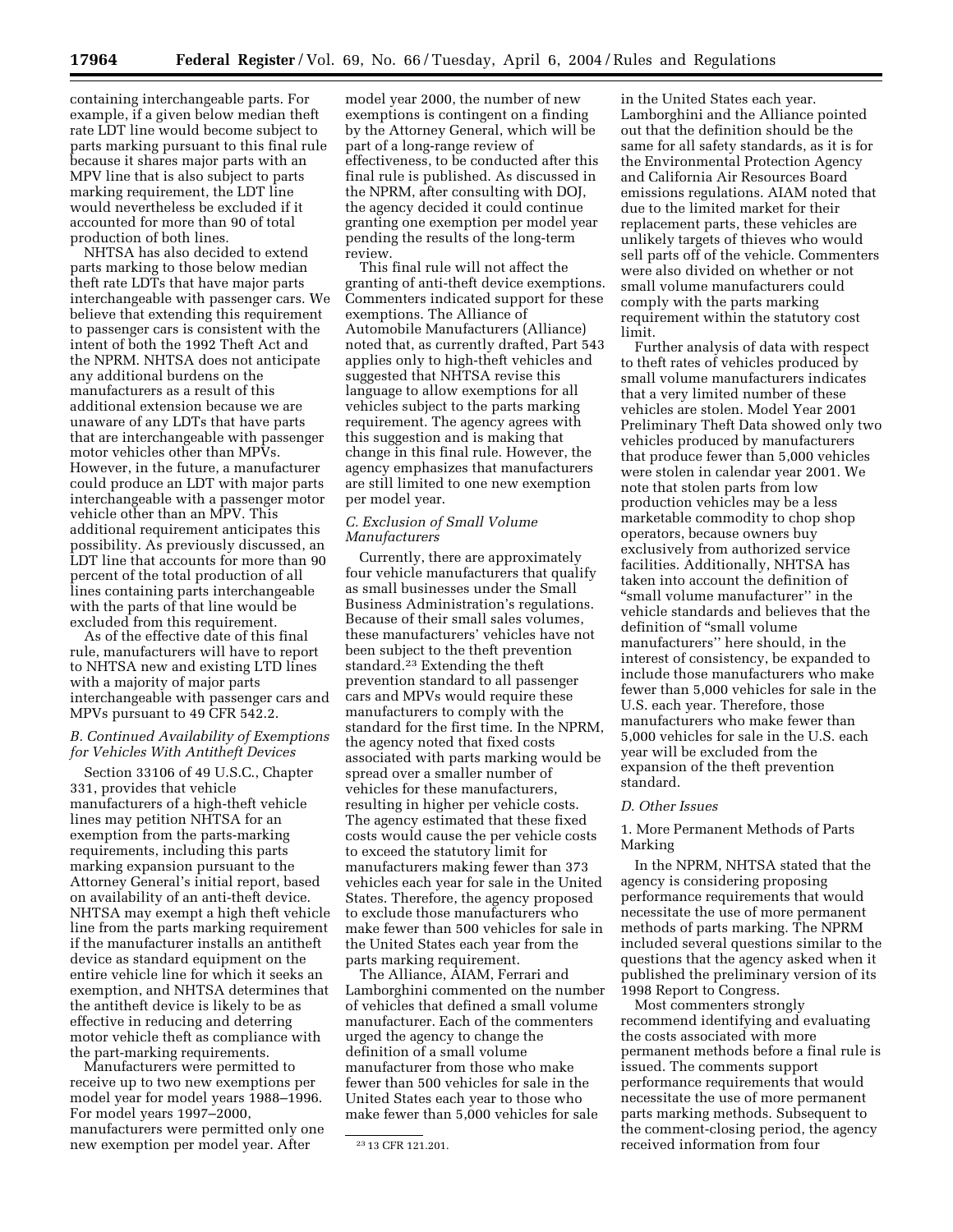companies relative to more permanent marking methods.

DataDot Technology presented information on vehicle identification in the form of microdots that could be sprayed on specific parts of the motor vehicle, each of which incorporate the Vehicle Identification Number (VIN). Retainagroup provided the agency with information on laser etching of motor vehicle parts that could be done at the manufacturing plant. Avery Dennison provided information on several types of etching for window glazing (compound liquid etch, direct laser etch and sand blast), labels (pressure sensitive adhesive, heat applied (laser), radio frequency identification tags using microtechnology chips, cloth and thermal transmitted) that are currently available. In 1997, 3M presented information on labels that leave the VIN covertly in the paint of a vehicle, which is detected by using an ultraviolet light. However, the agency received very limited cost information on these newest technologies.

After reviewing the information presented by these companies, NHTSA has decided not to propose requiring more permanent methods of parts marking at this time. The agency believes that more specific cost information is needed in order to consider the possibility of initiating a new proposal for performance requirements and test procedures. Accordingly, NHTSA will continue to monitor future developments of any new permanent parts marking methods and associated costs. NHTSA expects that these new technologies will become more affordable as they advance, increasing the likelihood of staying within the statutory limit.

2. Marking of Air Bags and Window Glazing

Currently, air bags and window glazing are not classified as major parts subject to the parts marking requirement. In the NPRM, the agency requested comments on the potential costs and benefits of marking air bags and window glazing and whether the agency should seek the statutory authority to extend parts marking to these parts.

A number of commenters supported expanding the list of vehicle parts to be marked under the parts marking standard to include air bag modules and major pieces of window glazing. The motor vehicle manufacturers and their trade associations did not support marking of air bags or window glazing. Comments reflected a definite split of opinion between the motor vehicle groups and law enforcement.

Air bag theft is a widespread problem. The National Insurance Crime Bureau, an organization who partners with insurers and law enforcement agencies to detect, prevent and deter fraud and theft, reports that approximately 50,000 air bags are stolen each year, resulting in an annual loss of more than \$50 million to vehicle owners and their insurers. Air bags have quickly become a primary accessory on the black market for stolen vehicle parts. A new air bag, which retails for approximately \$1,000 from a car dealer, costs \$50 to \$200 on the black market. Vehicle manufacturers provided information on various safety risks foreseeable during labeling or inscribing the VIN on the air bags on the production line (*i.e.*, an air bag's suddenly deploying, endangering unsuspecting workers). However, some manufacturers indicate that they are voluntarily cross-referencing the air bag serial number with the VIN, and that this information would be available to law enforcement.

Based on the information provided on window glazing, NHTSA is not convinced that window glazing theft is a widespread problem. While an argument could be made that the marking of more parts would increase the difficulty of running a profitable "chop shop," in the past there have been concerns that adding glazing to the list of major parts would push the cost of each vehicle over the statutory cost limit.

After reviewing these comments, NHTSA does not believe that there is a compelling reason at this time to seek the statutory authority necessary to extend the parts marking requirement to air bags and window glazing.

### 3. Gross Vehicle Weight Rating

While the NPRM did not request comments from the public on changing the GVWR limit of 6,000 pounds, the Metro Transit Police and the International Association of Auto Theft Investigators (IAATI) urged NHTSA to expand parts marking of passenger vehicles, MPVs and light duty trucks to all vehicles with a GVWR of 10,000 lbs or less. Metro Transit Police and IAATI commented that by limiting the GVWR to 6,000 pounds or less, the most expensive MPV, trucks and vans that are targeted by thieves would be excluded from component parts marking.

The statute authorizing parts marking defines ''passenger motor vehicle'' as having an upper GVWR limit of 6,000 pounds  $(49 \text{ U.S.C. } 33101)$ . Therefore, NHTSA does not have the authority to apply this standard to vehicles with a GVWR greater than 6,000 pounds.

4. National Stolen Passenger Motor Vehicle Information System

Although the NPRM did not address the National Stolen Passenger Motor Vehicle Information System (NSPMVIS) or its effects on expanding parts marking, the agency received comments on this issue. The NSPMVIS will contain the vehicle identification numbers of stolen passenger motor vehicles and stolen passenger motor vehicle parts. Additionally, the system will be able to verify the theft status of salvage and junk motor vehicles and covered major parts.

The Automotive Recyclers Association (ARA) believes that NHTSA's proposed rule extending parts marking requirements to all passenger cars and MPVs would have a destructive effect on the entire automotive recycling industry. This stems from the direct consequences it has on the recently proposed DOJ rule to implement the NSPMVIS. ARA states that under NHTSA's proposed rule to extend parts marking to virtually all passenger cars and MPVs, the entire vehicle population will fall under the requirements of the NSPMVIS rule. ARA believes that the burden and cost of compliance to legitimate small, professional auto recyclers would be enormous.

Congress mandated NSPMVIS and this extension with the intention that each should be carried out concurrently. NHTSA does not have the authority to provide exemptions from the NSPMVIS, but will initiate discussion with DOJ to explore options to minimize unnecessary burdens.

# **III. Appendix C to Part 541**

In reviewing the Theft Prevention Standard for this final rule, the agency noticed that Appendix C refers to 1983/ 84 median theft rates. Since the agency now uses the 1990/1991 median theft rate to determine whether a vehicle is high theft, this Appendix is amended to reflect this.

#### **IV. Cost**

In the "Final Regulatory Evaluation (FRE), Expansion of Auto Parts Marking Requirement Part 541,'' February 2004, the agency estimates the value of thefts that could potentially be reduced by the final rule is \$38.8 million (\$2.756 billion  $*$  0.22  $*$  0.064).<sup>24</sup> It is estimated that an additional 3.25 million vehicles per year will have to be marked by this final rule. The estimated cost is \$6.03

<sup>24</sup> 0.22 is the percentage of vehicle thefts that are represented by vehicles not being marked currently, but will be marked pursuant to this final rule. 0.064 is the agency's estimate of the potential effectiveness of the proposal in terms of the reduction in economic loss for unrecovered thefts.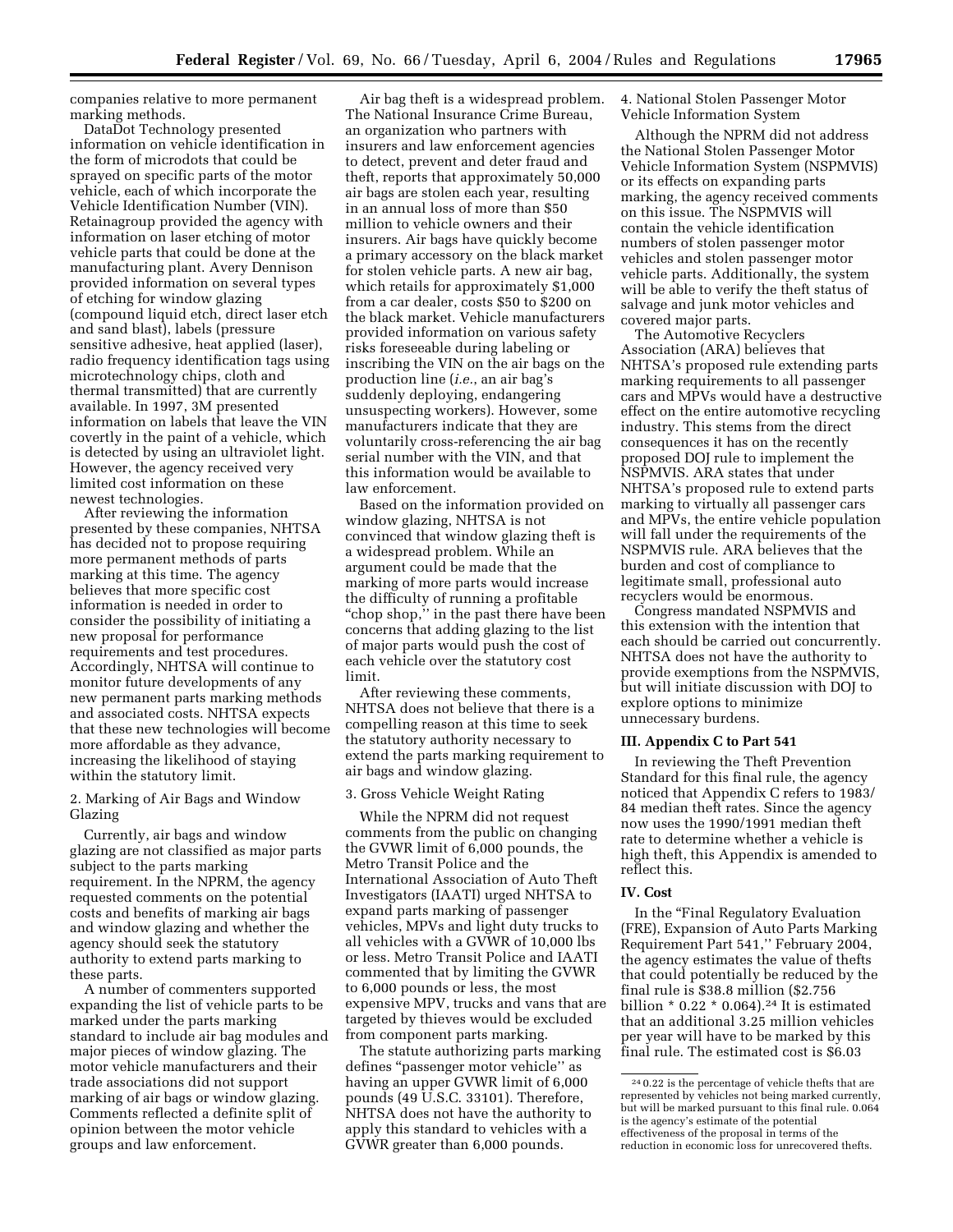per vehicle. Thus, the total annual cost is \$19.6 million (in 2000 dollars). There is an additional cost of \$0.50 or less per replacement part. The number of replacement parts sold per year for 3.25 million vehicles is not known. These costs are consistent with the cost estimates in the NPRM. For a detailed discussion of costs associated with this rulemaking, please see the Final Regulatory Evaluation (FRE) in the docket for this rulemaking.

Only commenter, DaimlerChrysler, commented that NHTSA had underestimated the actual costs incurred by manufacturers. DaimlerChrysler provided confidential cost estimates indicating that Mercedes-Benz USA, which currently does not have to mark any vehicles, would incur costs greater than the \$24.86 limit per vehicle. The agency analyzed these cost estimates, which assumed that fixed costs such as purchasing printers would be paid off in the first year of use. If these fixed costs were amortized over a 3-year period, the typical assumption used by NHTSA in its cost estimates, the costs would be below the \$24.86 limit. DaimlerChrysler's ongoing cost estimates were much lower after the first model year.

#### **V. Effective Date**

The agency proposed September 1, 2005 as the effective date for the new rule. AIAM and the Alliance, manufacturer trade associations, both commented that this would be sufficient leadtime to implement the new requirements, provided that the agency did not adopt a requirement for more permanent methods of parts marking.

IAATI and the Metro Transit Police commented that many manufacturers are beginning to introduce new model year vehicles prior to September of the previous year. Therefore, they urged NHTSA to change the effective date so that parts marking would be required for all 2006 model year vehicles.

IAATI and Metro Transit Police are correct in saying that manufacturers have begun introducing new model year vehicles earlier. However, NHTSA is concerned that if their suggestion were adopted, manufacturers who choose to change their model year designations early would be penalized because they would be required to comply with these new requirements with less leadtime. NHTSA agrees that it would be preferable for all vehicles for a certain model year to have parts marking. Therefore, we are allowing manufacturers to comply with the new requirements early if they wish to introduce a new model year prior to the

effective date and wish to have all vehicles marked the same.

However, given the time that has elapsed since the publication of the NPRM, NHTSA is changing the effective date to September 1, 2006. We anticipate that many manufacturers will be able to comply prior to that date voluntarily. However, for manufacturers that must comply with the parts marking requirements for the first time, this two-year plus leadtime should allow sufficient time to acquire any necessary equipment and otherwise prepare for the effective date.

### **VI. Rulemaking Analyses and Notices**

# *A. Executive Order 12866 (Federal Regulation) and DOT Regulatory Policies and Procedures*

This rulemaking document was not reviewed under E.O. 12866, ''Regulatory Planning and Review.'' The agency has considered the impact of this rulemaking action under the Department of Transportation's regulatory policies and procedures, and has determined that it is not "significant" under them. In the FRE, Expansion of Auto Parts Marking Requirement Part 541, June 2003, the agency estimated the value of thefts that could potentially be reduced by the final rule is \$38.8 million.

It is estimated that an additional 3.25 million vehicles per year will have to be marked. The estimated cost is \$6.03 per vehicle. Thus, the total annual cost is \$19.6 million (in 2000 dollars). There is an additional cost of \$0.50 or less per replacement part. The number of replacement parts sold per year for 3.25 million vehicles is not known.

#### *B. Regulatory Flexibility Act*

The Regulatory Flexibility Act of 1980 (Pub. L. 96–354), as amended, requires agencies to evaluate the potential effects of their proposed and final rules on small businesses, small organizations and small governmental jurisdictions. A Regulatory Flexibility Analysis (RFA) describing the impact of proposed rules on small entities is included in the FRE for this final rule. Based on this analysis, NHTSA has excluded manufacturers of less than 5,000 vehicles annually for sale in the United States from this final rule.

### *C. National Environmental Policy Act*

NHTSA has analyzed this final rule for the purposes of the National Environmental Policy Act. The agency has determined that implementation of this action will not have any significant impact on the quality of the human environment.

#### *D. Executive Order 13132 (Federalism)*

NHTSA has analyzed this final rule in accordance with the principles and criteria contained in Executive Order 13132 and have determined that it does not have sufficient Federal implications to warrant consultation with State and local officials or the preparation of a Federalism summary impact statement. The final rule will not have any substantial impact on the States, or on the current Federal-State relationship, or on the current distribution of power and responsibilities among the various local officials.

#### *E. Unfunded Mandates Act*

The Unfunded Mandates Reform Act of 1995 (Pub. L. 104–4) requires agencies to prepare a written assessment of the costs, benefits and other effects of proposed or final rules that include a Federal mandate likely to result in the expenditure of State, local or tribal governments, in the aggregate, or by the private sector, of more than \$100 million annually (adjusted annually for inflation with base year of 1995). Adjusting this amount by the implicit gross domestic product price deflator for the year 2000 results in \$109 million (106.99/98.11=1.09). The assessment may be included in conjunction with other assessments, as it is here.

This final rule will not result in expenditures by State, local or tribal governments or automobile or automobile parts manufacturers of more than \$109 million annually.

#### *F. Civil Justice Reform*

This final rule does not have any retroactive effect. A petition for reconsideration or other administrative proceeding will not be a prerequisite to an action seeking judicial review of this rule. This final rule will not preempt the states from adopting laws or regulations on the same subject, except that it will preempt a state regulation that is in actual conflict with the Federal regulation or makes compliance with the Federal regulation impossible or interferes with the implementation of the Federal statute.

#### *G. Paperwork Reduction Act*

The Department of Transportation has not submitted an information collection request to OMB for review and clearance under the Paperwork Reduction Act of 1995 (Pub.L. 104–13, 44 U.S.C. Chapter 35). This rule does not impose any new information collection requirements on manufacturers.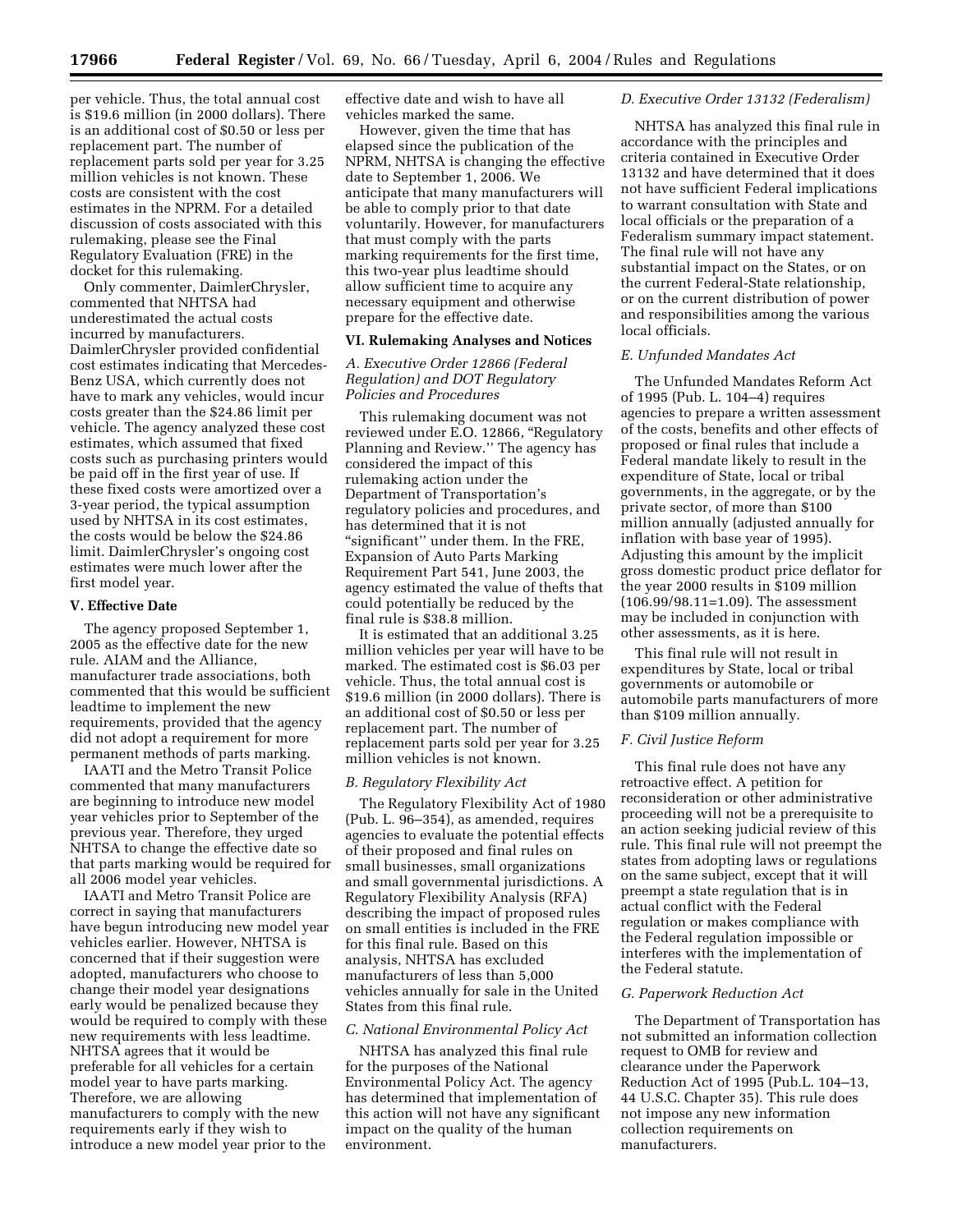# *H. National Technology Transfer and Advancement Act*

Section 12(d) of the National Technology Transfer and Advancement Act of 1995 (NTTAA), Pub. L. 104–113, section 12(d) (15 U.S.C. 272) directs us to use voluntary consensus standards in regulatory activities unless doing so would be inconsistent with applicable law or otherwise impractical. Voluntary consensus standards are technical standards (*e.g.*, materials specifications, test methods, sampling procedures, and business practices) that are developed or adopted by voluntary consensus standards bodies, such as the Society of Automotive Engineers (SAE). The NTTAA directs us to provide Congress, through OMB, explanations when we decide not to use available and applicable voluntary consensus standards.

We are unaware of any voluntary consensus standards for theft parts marking.

### **List of Subjects**

#### *49 CFR Part 541*

Administrative practice and procedure, Labeling, Motor vehicles, Reporting and recordkeeping requirements.

#### *49 CFR Part 542*

Administrative practice and procedure, National Highway Traffic Safety Administration, Reporting requirements.

#### *49 CFR Part 543*

Administrative practice and procedure, National Highway Traffic Safety Administration, Reporting requirements.

■ In consideration of the foregoing, NHTSA is amending 49 CFR Chapter V as follows:

# **PART 541—FEDERAL MOTOR VEHICLE THEFT PREVENTION STANDARD**

■ 1. The authority citation for Part 541 continues to read as follows:

**Authority:** 49 U.S.C. 322, 33101, 33102, 33103, 33105; delegation of authority at 49 CFR 1.50.

■ 2. Section 541.3 is revised to read as follows:

#### **§ 541.3 Application.**

This standard applies to the following:

(a) Passenger motor vehicle parts identified in § 541.5(a) that are present:

(1) In passenger cars and multipurpose passenger vehicles with a gross vehicle weight rating of 6,000 pounds or less; and

(2) In light duty trucks that NHTSA has finally determined pursuant to 49 CFR part 542, to be high theft based on the 1990/91 median theft rate and listed in appendix A of this part.

(3) In light duty trucks that NHTSA has finally determined pursuant to 49 CFR part 542, to have a majority of major parts interchangeable with those of a passenger motor vehicle identified in paragraphs (a)(1) and (2) of this section and listed in appendix B of this part.

(b) Replacement parts for passenger motor vehicles described in paragraphs (a)(1) and (2) of this section, if the part is identified in § 541.5(a).

(c) This standard does not apply to passenger motor vehicle parts that are present in passenger cars, multipurpose passenger vehicles, and light duty trucks manufactured by a motor vehicle manufacturer that manufactures fewer than 5,000 vehicles for sale in the United States each year.

■ 3. Section 541.5 is amended by revising the first sentence of paragraph (e)(2) as follows:

#### **§ 541.5 Requirements for passenger motor vehicles.**

#### \* \* \* \* \*

(e) \* \* \*

(2) Each manufacturer subject to paragraph (e)(1) of this section shall, not later than 30 days before the line is introduced into commerce, inform NHTSA in writing of the target areas designated for each line subject to this standard. \* \* \*

■ 4. Appendix A to Part 541 is revised to read as follows:

\* \* \* \* \*

# **Appendix A to Part 541—Light Duty Truck Lines Subject to the Requirements of This Standard**

| Manufacturer | Subject lines                                                |
|--------------|--------------------------------------------------------------|
|              | General Motors  Chevrolet S-10 Pickup.<br>GMC Sonoma Pickup. |

■ 5. Appendix A–I to Part 541 is amended by revising the title to read as follows:

# **Appendix A–I to Part 541—Lines with Antitheft Devices Which are Exempted From the Parts-Marking Requirements of This Standard Pursuant to 49 CFR Part 543**

■ 6. Appendix A–II to Part 541 is amended by revising the title to read as follows:

# **Appendix A–II to Part 541—Lines with Antitheft Devices which are Exempted in-Part from the Parts-Marking Requirements of this Standard Pursuant to 49 CFR Part 543**

■ 7. Appendix B to Part 541 is revised to read as follows:

# **Appendix B to Part 541—Light Duty Truck Lines With Theft Rates below the 1990/91 Median Theft Rate, Subject to the Requirements of This Standard**

| Manufacturer | Subject lines |
|--------------|---------------|
| None         |               |

■ 8. Appendix C to Part 541 is amended by revising the title and the Application and Methodology sections to read as follows:

# **Appendix C to Part 541—Criteria for Selecting Light Duty Truck Lines Likely To Have High Theft Rates**

\* \* \* \* \*

# **Application**

These criteria apply to lines of passenger motor vehicles initially introduced into commerce on or after September 1, 2005.

#### **Methodology**

These criteria will be applied to each line initially introduced into commerce on or after September 1, 2005. The likely theft rate for such lines will be determined in relation to the national median theft rate for 1990 and 1991. If the line is determined to be likely to have a theft rate above the national median, the Administrator will select such line for coverage under this theft prevention standard.

\* \* \* \* \*

# **PART 542—PROCEDURES FOR SELECTING LINES TO BE COVERED BY THE THEFT PREVENTION STANDARD**

■ 9. The authority citation for Part 542 continues to read as follows:

**Authority:** 15 U.S.C. 2021, 2022, and 2023; delegation of authority at 49 CFR 1.50.

■ 10. The title of Part 542 is revised to read as follows:

# **PART 542—PROCEDURES FOR SELECTING LIGHT DUTY TRUCK LINES TO BE COVERED BY THE THEFT PREVENTION STANDARD**

■ 11. Section 542.1 is revised to read as follows:

#### **§ 542.1 Procedures for selecting new light duty truck lines that are likely to have high or low theft rates.**

(a) Scope. This section sets forth the procedures for motor vehicle manufacturers and NHTSA to follow in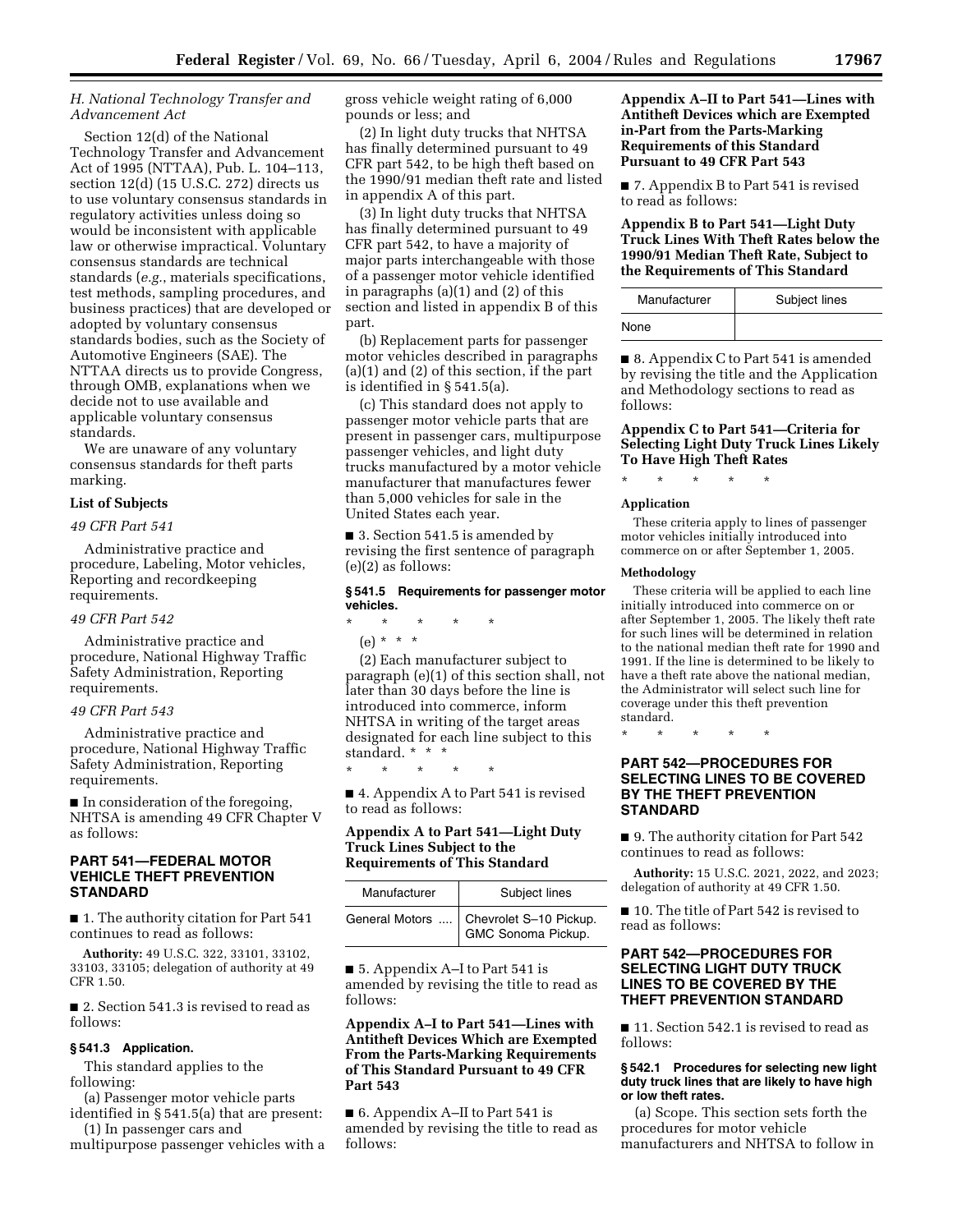the determination of whether any new light duty truck line is likely to have a theft rate above or below the 1990/91 median theft rate.

(b) Application. These procedures apply to each manufacturer that plans to introduce a new light duty truck line into commerce in the United States on or after September 1, 2005, and to each of those new lines.

(c) Procedures. (1) Each manufacturer shall use the criteria in Appendix C of part 541 of this chapter to evaluate each new light duty truck line and to conclude whether the new line is likely to have a theft rate above or below the 1990/91 median theft rate.

(2) For each new light duty truck line, the manufacturer shall submit its evaluations and conclusions made under paragraph (c) of this section, together with the underlying factual information, to NHTSA not less than 15 months before the date of introduction. The manufacturer may request a meeting with the agency during this period to further explain the bases for its evaluations and conclusions.

(3) Within 90 days after its receipt of the manufacturer's submission under paragraph (c)(2) of this section, the agency independently evaluates the new light duty truck line using the criteria in Appendix C of part 541 of this chapter and, on a preliminary basis, determines whether the new line should or should not be subject to § 541.2 of this chapter. NHTSA informs the manufacturer by letter of the agency's evaluations and determinations, together with the factual information considered by the agency in making them.

(4) The manufacturer may request the agency to reconsider any of its preliminary determinations made under paragraph (c)(3) of this section. The manufacturer shall submit its request to the agency within 30 days of its receipt of the letter under paragraph (c)(3) of this section. The request shall include the facts and arguments underlying the manufacturer's objections to the agency's preliminary determinations. During this 30-day period, the manufacturer may also request a meeting with the agency to discuss those objections.

(5) Each of the agency's preliminary determinations under paragraph (c)(3) of this section shall become final 45 days after the agency sends the letter specified in paragraph (c)(3) of this section unless a request for reconsideration has been received in accordance with paragraph (c)(4) of this section. If such a request has been received, the agency makes its final determinations within 60 days of its receipt of the request. NHTSA informs

the manufacturer by letter of those determinations and its response to the request for reconsideration.

■ 12. Section 542.2 is revised to read as follows:

#### **§ 542.2 Procedures for selecting low theft light duty truck lines with a majority of major parts interchangeable with those of a passenger motor vehicle line.**

(a) Scope. This section sets forth the procedures for motor vehicle manufacturers and NHTSA to follow in the determination of whether any light duty truck lines that have or are likely to have a low theft rate have major parts interchangeable with a majority of the covered major parts of a passenger motor vehicle line.

(b) Application. These procedures apply to:

(1) Each manufacturer that produces—

(i) At least one passenger motor vehicle line identified in 49 CFR 541.3(a)(1) and (2) that has been or will be introduced into commerce in the United States, and

(ii) At least one light duty truck line that has been or will be introduced into commerce in the United States and that the manufacturer identifies as likely to have a theft rate below the median theft rate; and

(2) Each of those likely sub-median theft rate light duty truck lines.

(c) Procedures. (1) For each light duty truck line that a manufacturer identifies under appendix C of part 541 of this chapter as having or likely to have a theft rate below the median rate, the manufacturer identifies how many and which of the major parts of that line will be interchangeable with the covered major parts of any of its passenger motor vehicle lines.

(2) If the manufacturer concludes that a light duty truck line that has or is likely to have a theft rate below the median theft rate has major parts that are interchangeable with a majority of the covered major parts of a passenger motor vehicle line, the manufacturer determines whether all the vehicles of those lines with sub-median or likely sub-median theft rates will account for more than 90 percent of the total annual production of all of the manufacturer's lines with those interchangeable parts.

(3) The manufacturer submits its evaluations and conclusions made under paragraphs (c)(1) and (2) of this section, together with the underlying factual information, to NHTSA not less than 15 months before the date of introduction. During this period, the manufacturer may request a meeting with the agency to further explain the

bases for its evaluations and conclusions.

(4) Within 90 days after its receipt of the manufacturer's submission under paragraph (c)(3) of this section, NHTSA considers that submission, if any, and independently makes, on a preliminary basis, the determinations of those light duty truck lines with sub-median or likely sub-median theft rates which should or should not be subject to § 541.5 of this chapter. NHTSA informs the manufacturer by letter of the agency's preliminary determinations, together with the factual information considered by the agency in making them.

(5) The manufacturer may request the agency to reconsider any of its preliminary determinations made under paragraph (c)(4) of this section. The manufacturer must submit its request to the agency within 30 days of its receipt of the letter under paragraph (c)(4) of this section informing it of the agency's evaluations and preliminary determinations. The request must include the facts and arguments underlying the manufacturer's objections to the agency's preliminary determinations. During this 30-day period, the manufacturer may also request a meeting with the agency to discuss those objections.

(6) Each of the agency's preliminary determinations made under paragraph (c)(4) of this section becomes final 45 days after the agency sends the letter specified in that paragraph unless a request for reconsideration has been received in accordance with paragraph (c)(5) of this section. If such a request has been received, the agency makes its final determinations within 60 days of its receipt of the request. NHTSA informs the manufacturer by letter of those determinations and its response to the request for reconsideration.

# **PART 543—EXEMPTION FROM VEHICLE THEFT PREVENTION STANDARD**

■ 13. The authority citation for Part 543 continues to read as follows:

**Authority:** 15 U.S.C. 2025; delegation of authority at 49 CFR 1.50.

■ 14. Section 543.3 is revised to read as follows:

### **§ 543.3 Application.**

This part applies to manufacturers of passenger motor vehicles, and to any interested person who seeks to have NHTSA terminate an exemption.

■ 15. Section 543.5(a) is revised to read as follows: